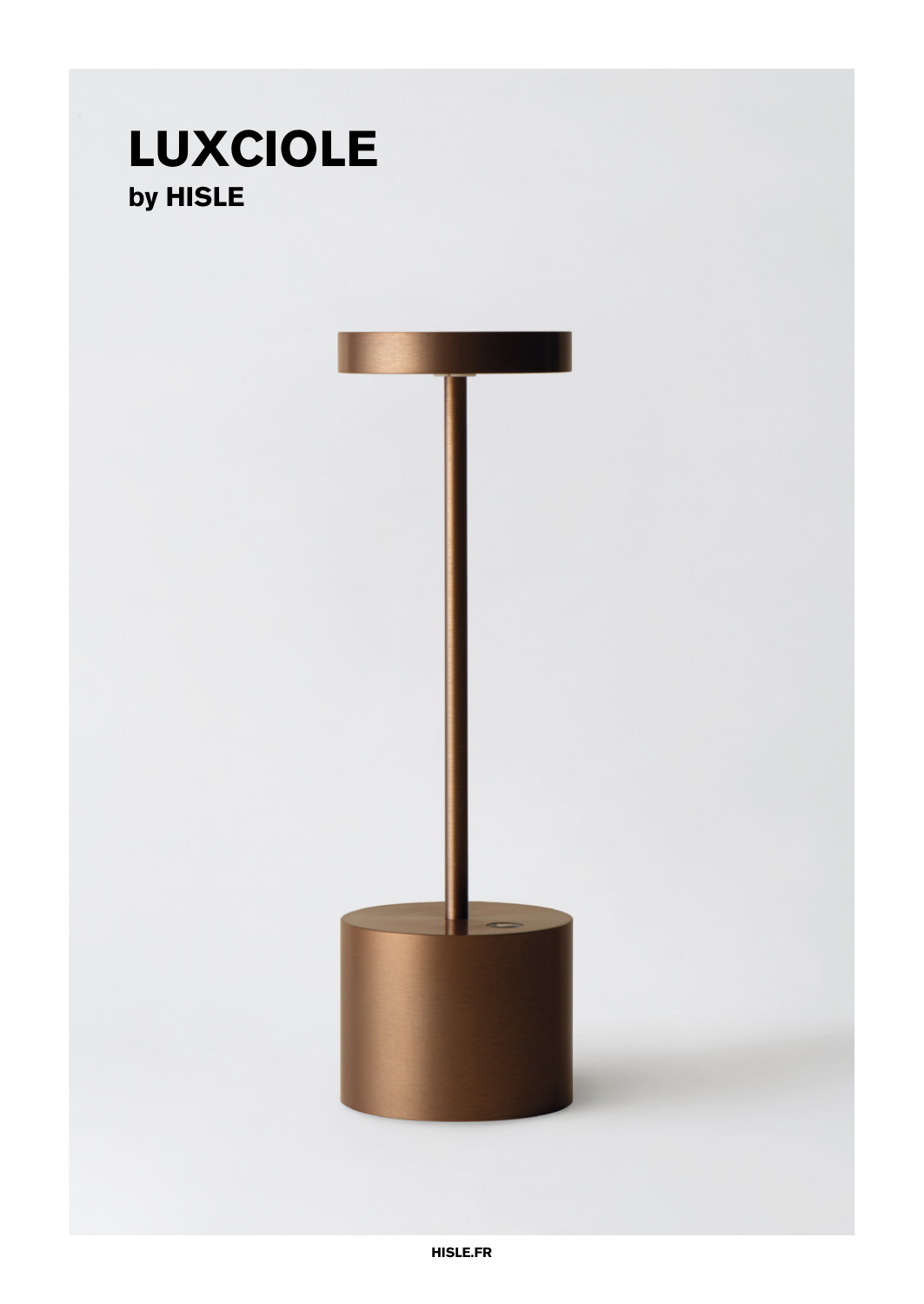# **LUXCIOLE**

**LAMPE SANS FIL CORDLESS LAMP**

**La Luxciole vous accompagne partout, d'un doigt léger vous passez de la nuit noire au clair obscur et à la pleine clarté, sans jamais éblouir.** 

### **Minimaliste par l'élégance de sa silhouette. Maximaliste par sa puissance chaleureuse et inégalée.**

### **Ici, la forme et la fonction ne font plus qu'une.**

The Luxciole can follow you anywhere, from a single flick of the finger you go from total blackness to light obscurity, and finally a full clear glare-free light. Minimalist by the elegance of its silhouette. Maximalist by its warm and unsurpassed power. Form and function as one.

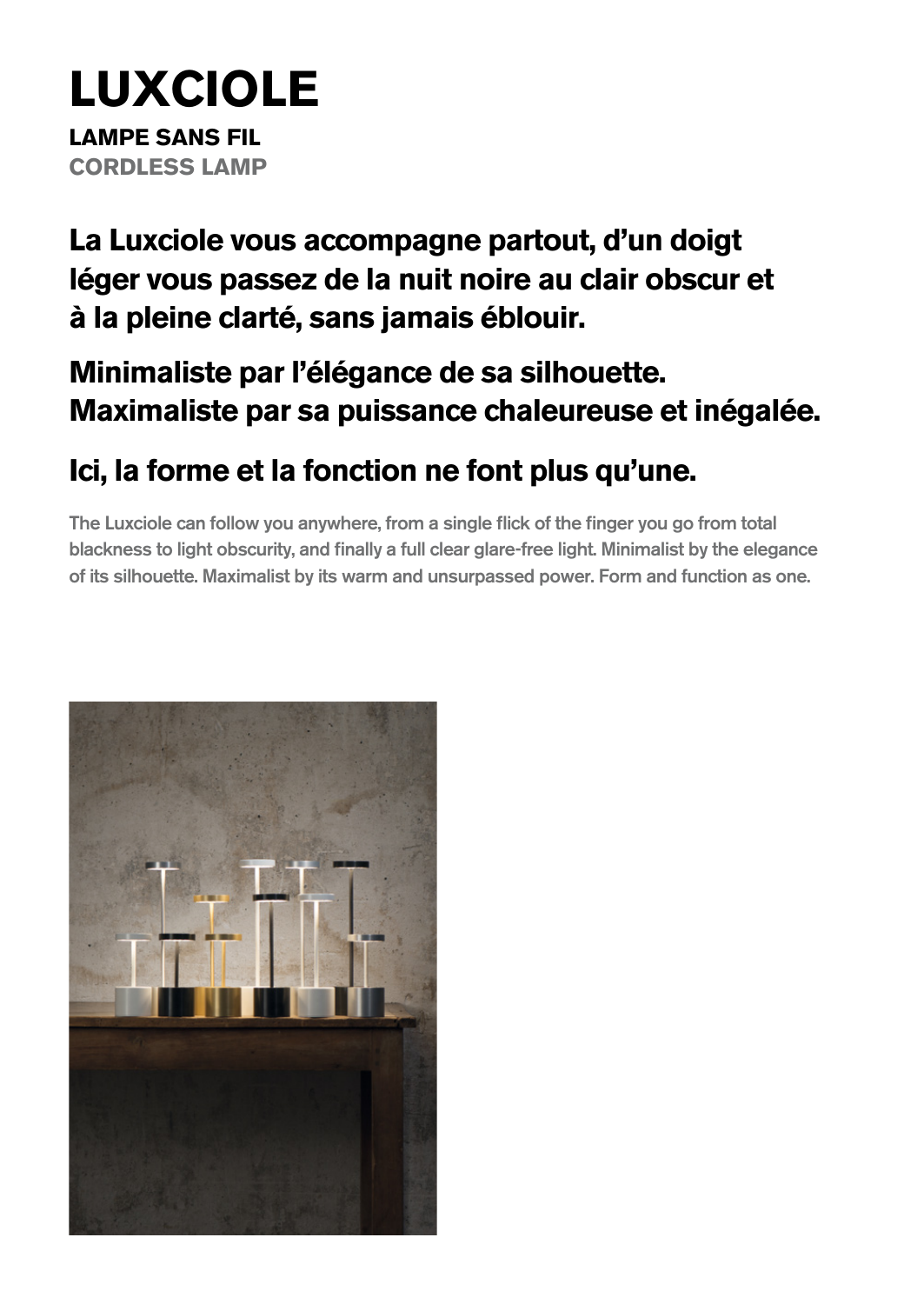

LUXC-WA11Z2 BRONZE / BRONZE



LUXC-WA11A2 ARGENT / SILVER



LUXC-WA11B2 BLANC / WHITE



LUXC-WA11C2 OR / GOLD



LUXC-WA11N2 NOIR / BLACK



LUXC-WA11T2 TITANE / TITANIUM



LUXC-WA21Z2 BRONZE / BRONZE



ARGENT / SILVER



LUXC-WA21B2 BLANC / WHITE





LUXC-WA21N2 NOIR / BLACK



LUXC-WA21T2 TITANE / TITANIUM



LUXC-WA31Z2 BRONZE / BRONZE



LUXC-WA31A2 ARGENT / SILVER



LUXC-WA31B2 **BLANC / WHITE** 

34 cm



OR / GOLD

LUXC-WA31C2



LUXC-WA31N2 NOIR / BLACK



LUXC-WA31T2 TITANE / TITANIUM







Lampe rechargeable avec interrupteur tactile. Disponible en 3 hauteurs et 6 finitions. Rechargeable lamp with tactile switch. Available in 3 sizes and 6 finishes.